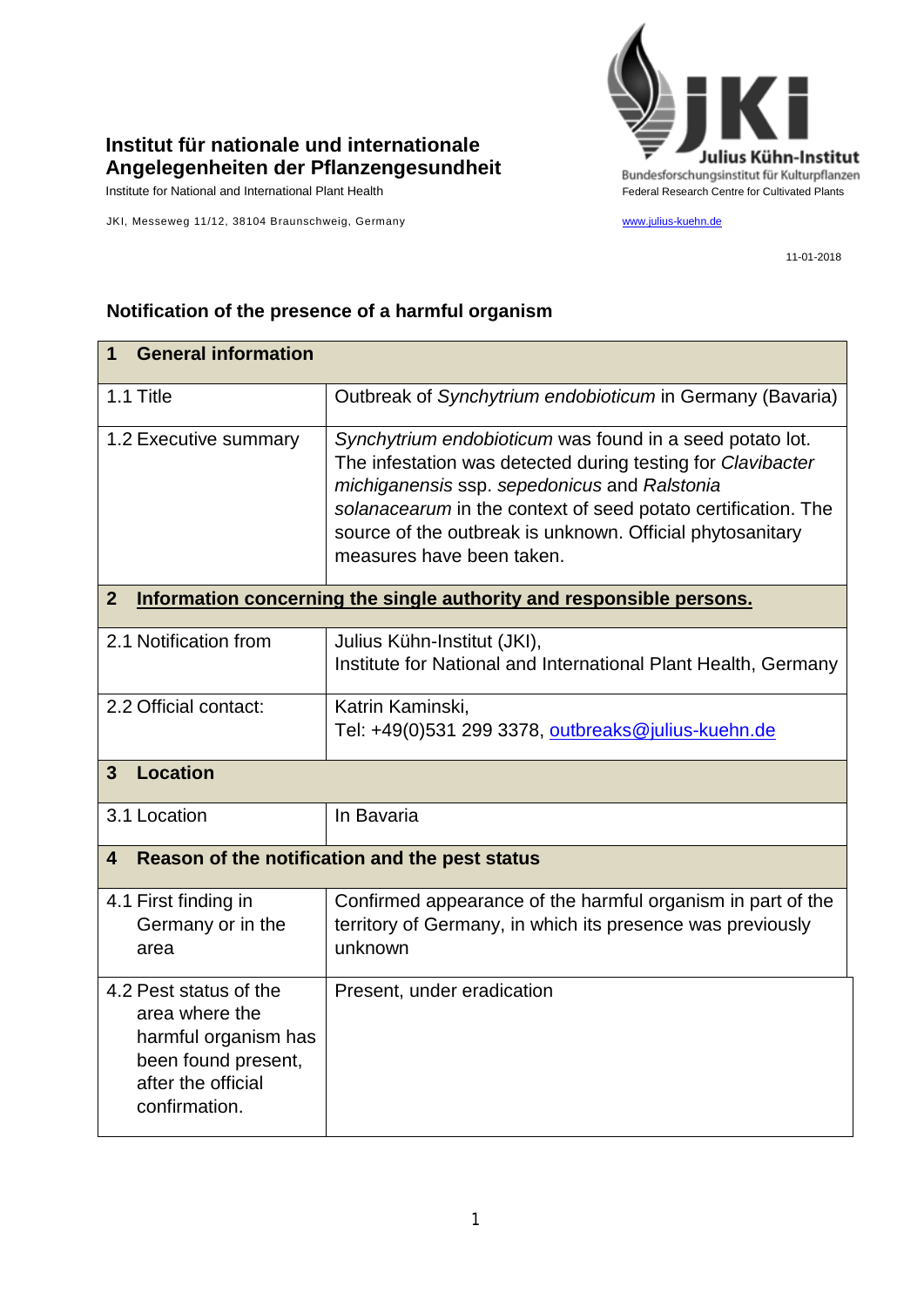| 4.3 Pest status in Germany before the official<br>confirmation of the presence, or<br>suspected presence, of the harmful<br>organism. | Present, at low prevalence, few<br>occurrences                                                                                                                                                                               |  |
|---------------------------------------------------------------------------------------------------------------------------------------|------------------------------------------------------------------------------------------------------------------------------------------------------------------------------------------------------------------------------|--|
| 4.4 Pest status in Germany after the official<br>confirmation of the presence of the<br>harmful organism.                             | Present, at low prevalence, few<br>occurrences                                                                                                                                                                               |  |
| Finding, sampling, testing and confirmation of the harmful organism.<br>$5\overline{)}$                                               |                                                                                                                                                                                                                              |  |
| 5.1 How the presence or appearance of the<br>harmful organism was found.                                                              | Information submitted by professional<br>operator, laboratories or other<br>persons                                                                                                                                          |  |
| 5.2 Date of finding:                                                                                                                  | 24-10-2017                                                                                                                                                                                                                   |  |
| 5.3 Sampling for laboratory analysis.                                                                                                 | 24-10-2017                                                                                                                                                                                                                   |  |
| 5.4 Date of official confirmation of the harmful<br>organism's identity.                                                              | 27-10-2017                                                                                                                                                                                                                   |  |
| Infested area, and the severity and source of the outbreak in that area.<br>6                                                         |                                                                                                                                                                                                                              |  |
| 6.1 Size and delimitation of the infested area.                                                                                       | 1 ha                                                                                                                                                                                                                         |  |
| 6.2 Characteristics of the infested area and its<br>vicinity.                                                                         | Open air – production area: field:<br>ware potatoes                                                                                                                                                                          |  |
| 6.3 Infested plant(s), plant product(s) and<br>other object(s).                                                                       | Solanum tuberosum                                                                                                                                                                                                            |  |
| 6.4 Source of the outbreak                                                                                                            | unknown                                                                                                                                                                                                                      |  |
| <b>Official phytosanitary measures.</b><br>$\overline{7}$                                                                             |                                                                                                                                                                                                                              |  |
| 7.1 Adoption of official phytosanitary<br>measures.                                                                                   | Official phytosanitary measures,<br>other than chemical, biological, or<br>physical treatment have been taken:<br>Those measures are taken inside the<br>demarcated area consisting of<br>contaminated plot and safety zone. |  |
| 7.2 Date of adoption of the official<br>phytosanitary measures.                                                                       | 13-11-2017                                                                                                                                                                                                                   |  |
| 7.3 Identification of the area covered by the<br>official phytosanitary measures.                                                     | 5 ha                                                                                                                                                                                                                         |  |